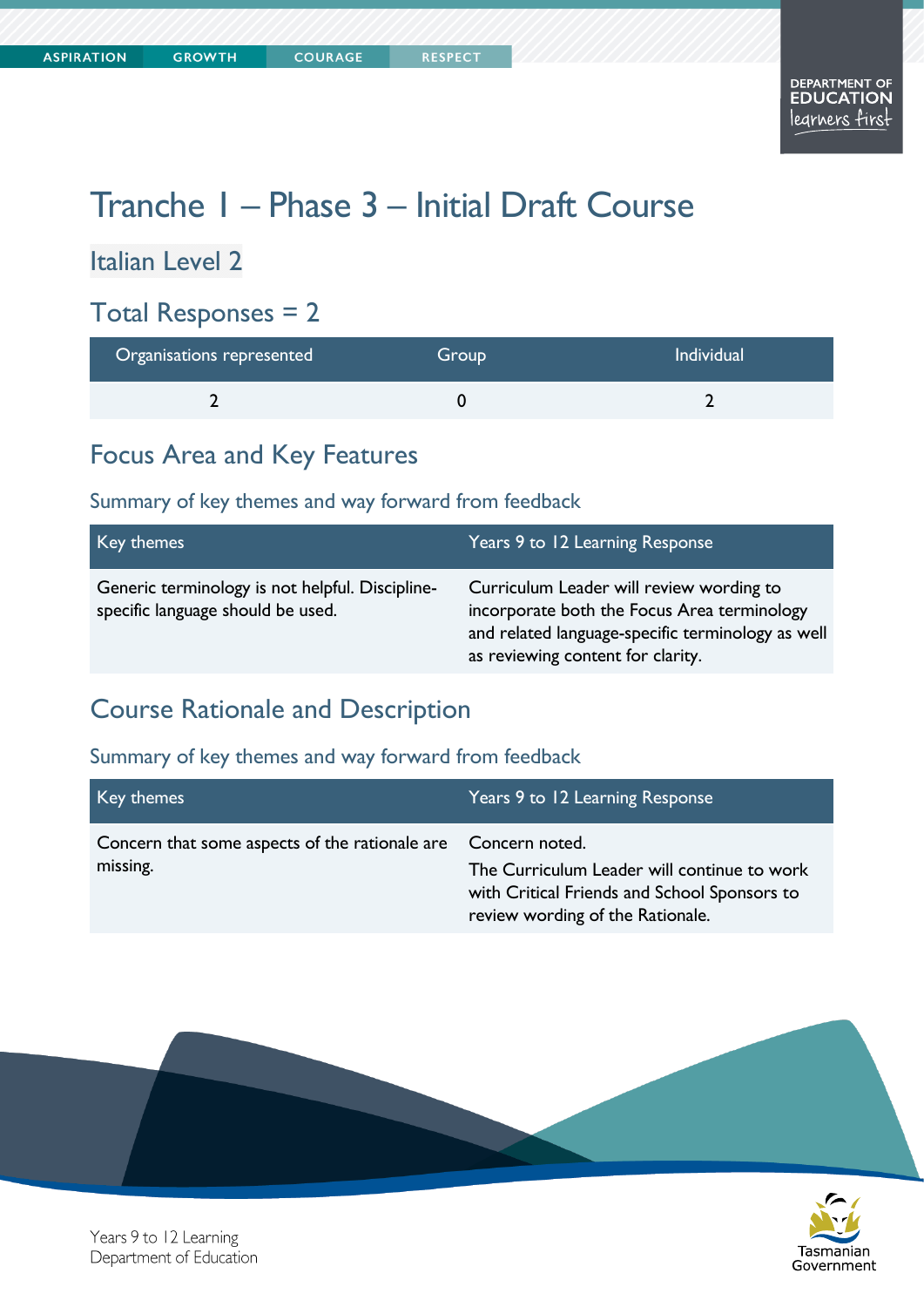### Integration of General Capabilities

Summary of key themes and way forward from feedback

| Key themes                                                                                                 | Years 9 to 12 Learning Response                                                                                                                                                                                                                             |
|------------------------------------------------------------------------------------------------------------|-------------------------------------------------------------------------------------------------------------------------------------------------------------------------------------------------------------------------------------------------------------|
| Concern that literacy has not been included as<br>it is a fundamental component of learning a<br>language. | The correct title for what is commonly referred<br>to as 'the Literacy tick' is the TASC 'Everyday<br>adult reading, writing and communication (in<br>English)' Standard. Therefore, it cannot be<br>applied to courses in languages other than<br>English. |
| Concern that not all Cross-Curriculum<br>Priorities are always relevant to Italian.                        | Concern noted.                                                                                                                                                                                                                                              |
|                                                                                                            | Curriculum Leader will continue to work with<br>Critical Friends and School Sponsors to identify<br>when it may be appropriate to include Cross-<br>Curriculum Priorities in language courses.                                                              |

### Pathways

Summary of key themes and way forward from feedback

| Key themes            | Years 9 to 12 Learning Response |
|-----------------------|---------------------------------|
| No comments provided. | No response required.           |

# Course Requirements

| Key themes            | Years 9 to 12 Learning Response |
|-----------------------|---------------------------------|
| No comments provided. | No response required.           |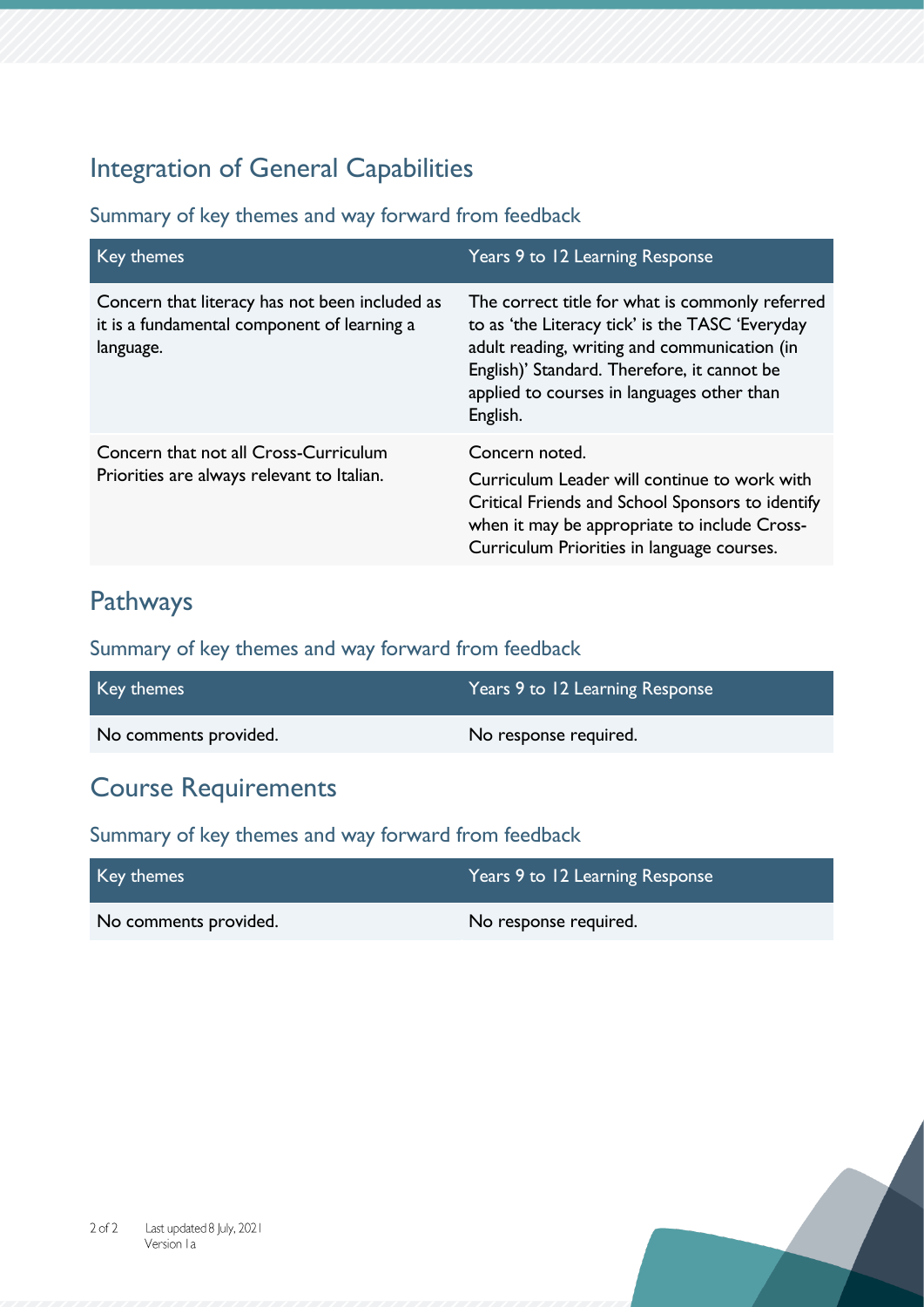### Course Structure, Delivery and Progression

#### Summary of key themes and way forward from feedback

| Key themes                                                                                                                   | Years 9 to 12 Learning Response     |
|------------------------------------------------------------------------------------------------------------------------------|-------------------------------------|
| Modularisation does not work for learning a<br>language.<br>If used, each module should be assessed against<br>all criteria. | Referred to Years 9 to 12 Learning. |

### Module Content

#### Summary of key themes and way forward from feedback

| Key themes            | Years 9 to 12 Learning Response |
|-----------------------|---------------------------------|
| No comments provided. | No response required.           |

### Criteria and Standards

#### Summary of key themes and way forward from feedback

| Key themes                                                                                                                                                                                  | Years 9 to 12 Learning Response                                                                                                                                                                                                       |
|---------------------------------------------------------------------------------------------------------------------------------------------------------------------------------------------|---------------------------------------------------------------------------------------------------------------------------------------------------------------------------------------------------------------------------------------|
| Concern that it is not clear who the criteria and Referred to Years 9 to 12 Learning.<br>standards are intended for without a clarifying<br>statement limiting them to the course contents. | Curriculum Leader will request the addition of a<br>statement to directly tie the standards to the<br>concepts, topics, perspectives and content<br>outlined in the course document, as is the case<br>with current course documents. |

# Appendix 1 - Line of Sight

| Key themes            | Years 9 to 12 Learning Response |
|-----------------------|---------------------------------|
| No comments provided. | No response required.           |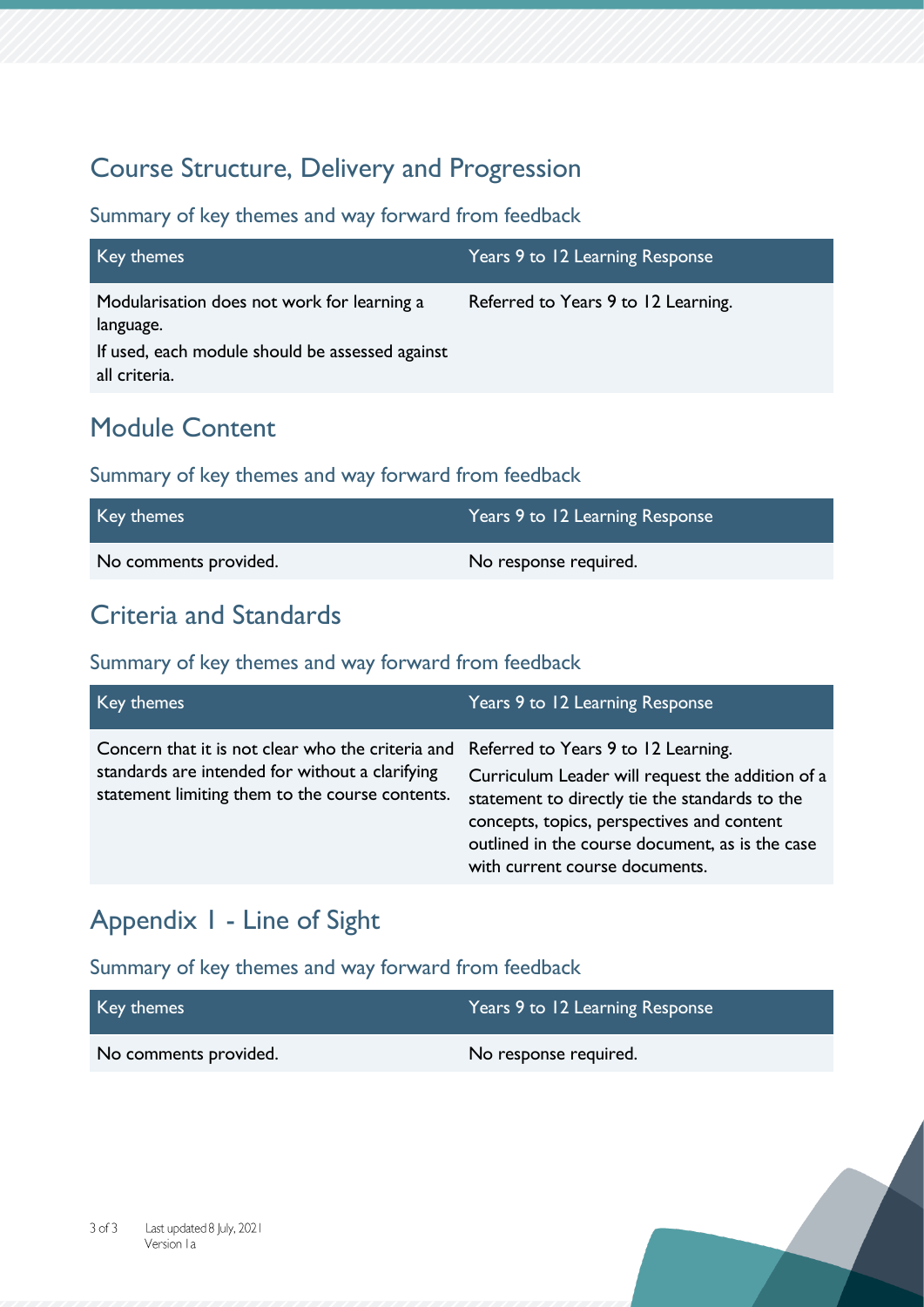# Appendix 2 – Alignment to Curriculum Frameworks

Summary of key themes and way forward from feedback

| Key themes            | Years 9 to 12 Learning Response |
|-----------------------|---------------------------------|
| No comments provided. | No response required.           |

### Appendix 3 – Work Requirements

Summary of key themes and way forward from feedback

| Key themes            | Years 9 to 12 Learning Response |
|-----------------------|---------------------------------|
| No comments provided. | No response required.           |

# Further Appendices

| Key themes                                                                                                 | Years 9 to 12 Learning Response                                                                                                                      |
|------------------------------------------------------------------------------------------------------------|------------------------------------------------------------------------------------------------------------------------------------------------------|
| Appendix $5$ – concern that the course<br>document lacks a subject-specific glossary.                      | The final version of the proposed course<br>document will contain a glossary.                                                                        |
| Appendix 6 – Content Elaborations, is very<br>useful but would like to see more feedback<br>from teachers. | Curriculum Leader will work with Critical<br>Friends and Sponsor Schools to review the<br>contents elaborations for each module in of<br>Appendix 6. |